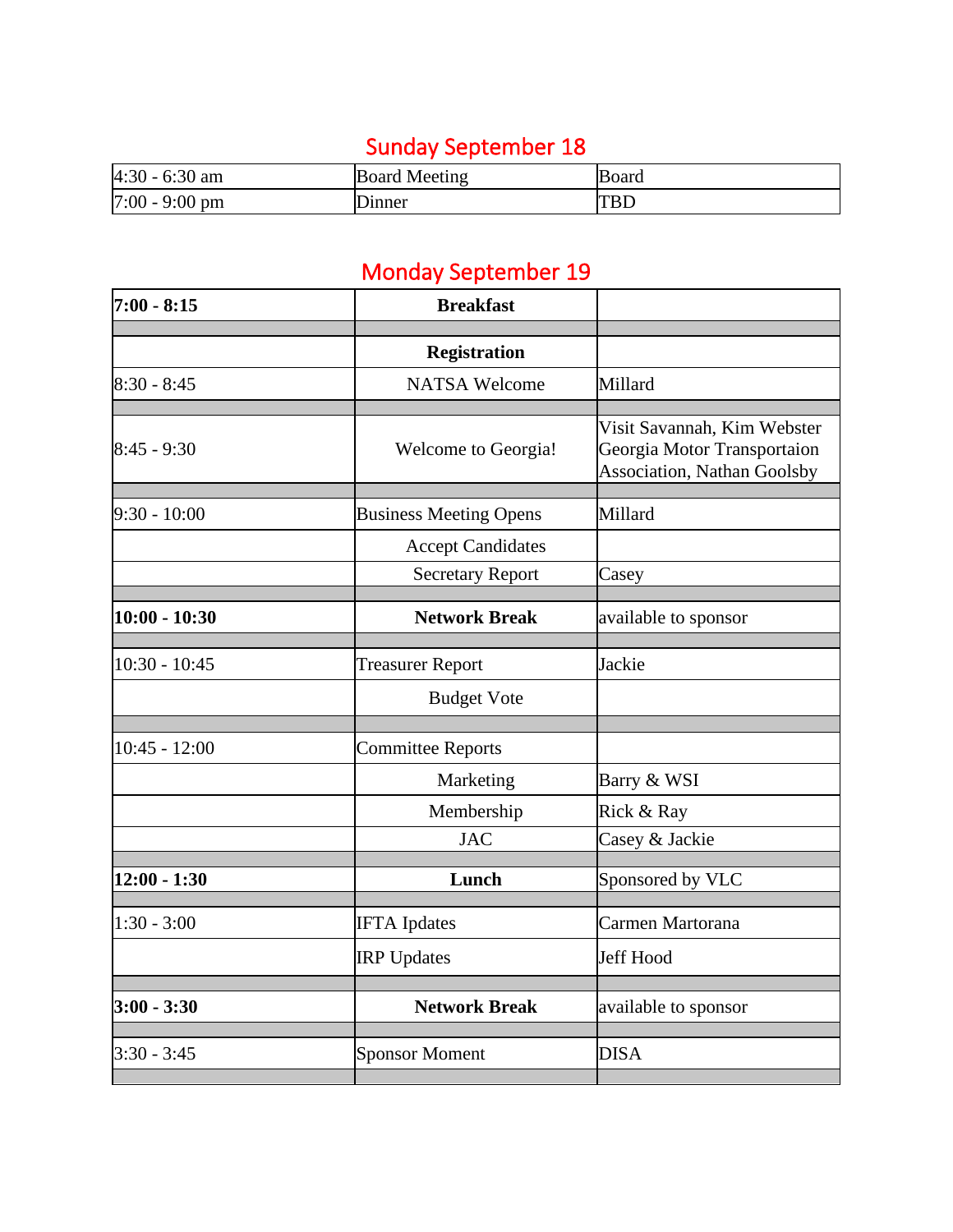| $3:45 - 4:30$  | Legal Challenges TBD | Scopelitis   Ron Morelock                                        |
|----------------|----------------------|------------------------------------------------------------------|
|                |                      |                                                                  |
| $4:30 - 4:45$  | Sponsor Moment       | $2290$ Tax                                                       |
|                |                      |                                                                  |
| $4:45 - 5:00$  | Candidate Moments    | candidates introduce<br>themselves $\&$ give a short bio         |
|                |                      |                                                                  |
| $15:30 - 7:30$ | Reception            | NATSA Sponsored hors<br>d'oeuvres; drinks via hotel<br>reception |

## Tuesday September 20

| $7:00 - 8:20$   | <b>Breakfast</b>                                                                                                     |                                                                                                                                                                            |
|-----------------|----------------------------------------------------------------------------------------------------------------------|----------------------------------------------------------------------------------------------------------------------------------------------------------------------------|
|                 |                                                                                                                      |                                                                                                                                                                            |
| $8:30 - 8:45$   | <b>Re-open Business Meeting</b>                                                                                      | Millard                                                                                                                                                                    |
|                 | <b>Conduct Voting</b>                                                                                                |                                                                                                                                                                            |
|                 |                                                                                                                      |                                                                                                                                                                            |
| $8:45 - 9:55$   | Bonding requirements; Out of<br>state titling; lease titling; GA<br>IPR review; top audit issues;<br>new account FAQ | <b>Matthew Bowles, National</b><br>Fleet Svcs./Transportaion Tax<br>Consulting LLC Daisy Rangel,<br>Mgr. National Fleet Svcs.<br>Delkin Gates - Georgia<br><b>IRP/IFTA</b> |
|                 |                                                                                                                      |                                                                                                                                                                            |
| $9:55 - 10:00$  | <b>Close Voting</b>                                                                                                  |                                                                                                                                                                            |
| $10:00 - 10:30$ | <b>Network Break</b>                                                                                                 | available to sponsor                                                                                                                                                       |
|                 |                                                                                                                      |                                                                                                                                                                            |
| $10:30 - 12:00$ | Trucking TodayLess<br><b>Common Encounters</b>                                                                       | moderated discussion - leader<br><b>TBD</b>                                                                                                                                |
|                 | -Emissions                                                                                                           |                                                                                                                                                                            |
|                 | -off road taxes, WMT, NY<br>HUT, NM one way, MA toll,<br>etc.                                                        |                                                                                                                                                                            |
|                 |                                                                                                                      |                                                                                                                                                                            |
| $12:00 - 1:30$  | Lunch                                                                                                                | Sponsored by VLC                                                                                                                                                           |
| $1:30 - 2:00$   | <b>Eastern Transportation</b><br><b>Coalition - MBUF</b>                                                             | <b>TBD</b>                                                                                                                                                                 |
| $2:00 - 2:30$   | <b>Importance of Collaboration</b>                                                                                   | <b>TBD</b>                                                                                                                                                                 |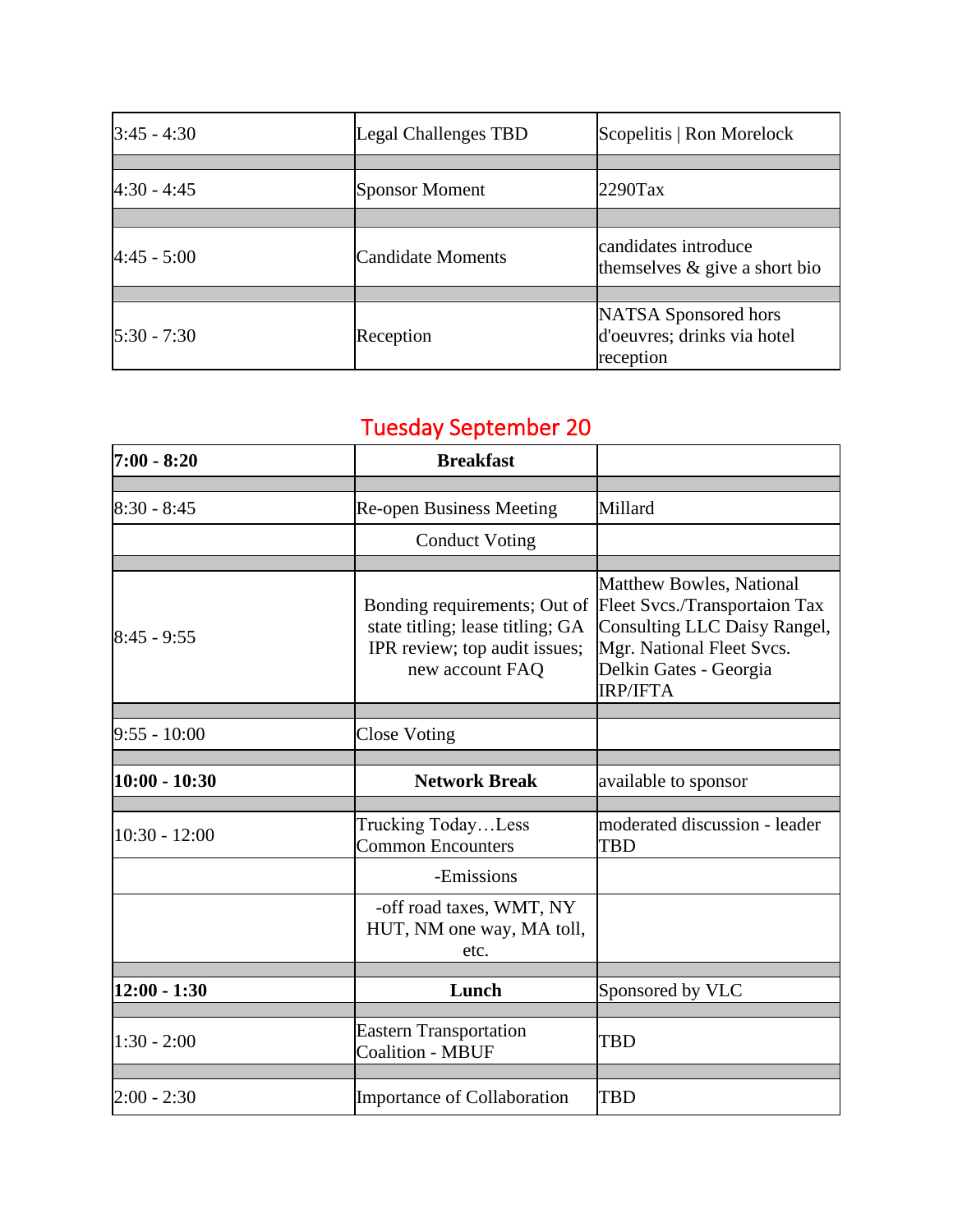| $2:30 - 3:00$   | <b>Building Business Knowledge:</b><br>401K- what is it? Should I be<br>part of one? | Nathan Anderson, Fisher<br>Investments                      |
|-----------------|--------------------------------------------------------------------------------------|-------------------------------------------------------------|
|                 |                                                                                      |                                                             |
| $3:00 - 3:30$   | <b>Network Break</b>                                                                 | available to sponsor                                        |
|                 |                                                                                      |                                                             |
| $ 3:30 - 4:30 $ | Recordkeeping                                                                        | <b>DISA</b>                                                 |
|                 | - issues/problems/challenges                                                         |                                                             |
|                 | -customer education ideas                                                            |                                                             |
|                 |                                                                                      |                                                             |
| $3:45 - 4:30$   | Legal Challenges TBD                                                                 | Scopelitis   Ron Morelock                                   |
|                 |                                                                                      |                                                             |
| 4:30 - 4:45     | <b>Sponsor Moment</b>                                                                | $2290$ Tax                                                  |
|                 |                                                                                      |                                                             |
| $4:45 - 4:50$   | Announce voting results                                                              | Millard                                                     |
|                 |                                                                                      |                                                             |
| <b>Evening</b>  | <b>Group Outing</b>                                                                  | possibly dinner $\&$ tour with Old<br><b>Savannah Tours</b> |

## Wednesday September 21

| $7:00 - 8:20$   | <b>Breakfast</b>                                                                 |                                               |
|-----------------|----------------------------------------------------------------------------------|-----------------------------------------------|
|                 |                                                                                  |                                               |
| 8:30 - 10:00    | Table Topics - breakout groups Margie moderate                                   |                                               |
|                 | -Mandates                                                                        |                                               |
|                 | -O/O Issues                                                                      |                                               |
|                 | -NY Hut & Permit Audit<br>Process                                                |                                               |
|                 |                                                                                  |                                               |
| $10:00 - 10:30$ | <b>Reports From Outside NATSA</b>                                                | from those attending or part of<br>the groups |
|                 | - Audit Workshop, IRP Anual, Ray, Millard, Jackie, Margie,<br><b>IFTA Annual</b> | Dennis V,                                     |
|                 | - committees: Education, IAC, Jeff Spiegel, Barb, Kris<br>local trucking         | (Celtic), John (RSI) etc                      |
|                 |                                                                                  |                                               |
| $10:30 - 11:00$ | Town Hall                                                                        |                                               |
|                 |                                                                                  |                                               |
| $11:00 - 11:15$ | Wrap Up                                                                          |                                               |
|                 | Announce 2023 Location                                                           |                                               |